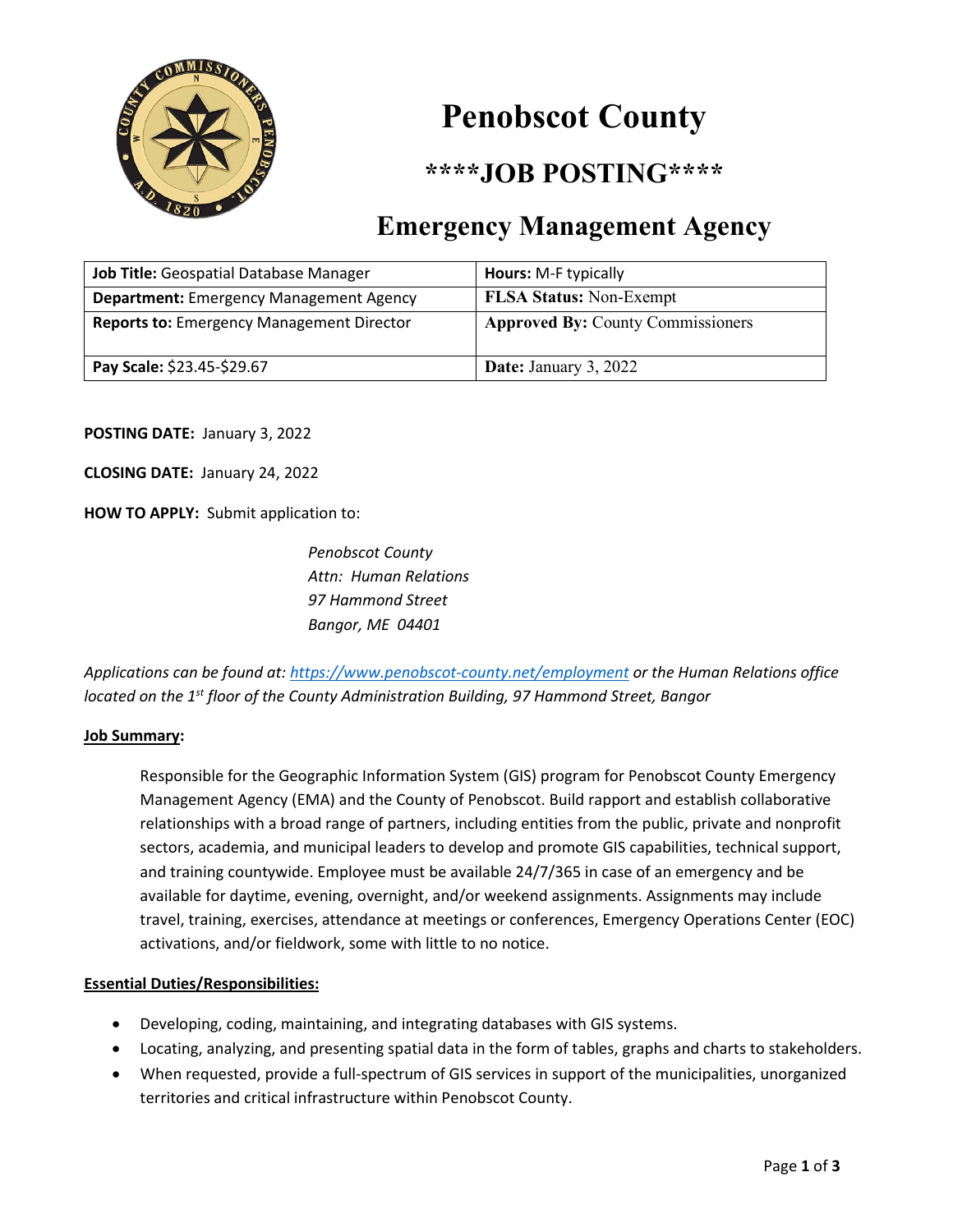- Performs analysis on a broad variety of geodatabases and business data as related to Public Safety applications, such as Computer-Aided Dispatch (CAD) and Enhanced 9-1-1.
- Develop and deliver instructional and educational materials for both the public and governmental partners. Conduct presentations to civic organizations, agency partners, and public and private institutions on *all-hazards, whole community* GIS applications.
- Serve as the County's Emergency Operations Center (EOC) GIS Specialist during emergent crises by displaying situational awareness incident mapping.
- Work as a member of the EMA team in the performance of duties.
- Be punctual for scheduled work and use time appropriately.
- Perform required amount of work in a timely fashion with a minimum of errors.
- Be neat and maintain a professional appearance.
- Understand and work within Penobscot County Government Policies and Procedures.
- Exercise high professional ethical standards. Maintain confidentiality. Exercise sound judgment and discretions when dealing with sensitive or other protected information encountered during course of work.
- Performs other similar duties as assigned or required.

#### **Knowledge, Skills and Abilities Required:**

- Bachelor's degree in a closely-related field accredited by the U.S. Department of Education; **OR** Any equivalent combination of education, training, and experience which provides the required knowledge, skills, and abilities to perform the essential functions of the job.
- Knowledge of spatial data concepts, cartographic principles, and mapping techniques.
- Knowledge with FEMA Risk Mapping, Assessment and Planning (Risk MAP) program.
- Knowledge with U.S. EPA's Computer-Aided Management of Emergency Operations (CAMEO) suite.
- Skills in reading and interpreting engineering documents, surveys, topographic information, and aerial photography.
- Skills in using practical programming and/or scripting languages (*e.g.,* Python, *etc.*).
- Skills in working with Lidar and with spatial data analysis software (*e.g.,* ArcGIS, *etc*.).
- Ability to communicate effectively, both orally and in writing, with all constituents.
- Ability to Remain objective in sensitive situations and maintain constructive working relationships while seeking conflict resolution.
- Ability to analyze and evaluate department operation, applying judgment and discretion in resolving problems and interpreting policies and regulations. Collect, assimilate, and analyze data and information related to operations, equipment, and functions, and prepare appropriate recommendations.
- Ability to apply judgment and discretion in making strategic decisions affecting emergency management programs and operations. Work independently without regular direction, and troubleshoot problems in assigned area of responsibility.
- Ability to develop, prioritize, balance, and complete long- and short-term goals. Develop related departmental projects, objectives, and budget. Leverage resources and coordinate with internal and external partners to achieve goals.

#### **Work Environment**: